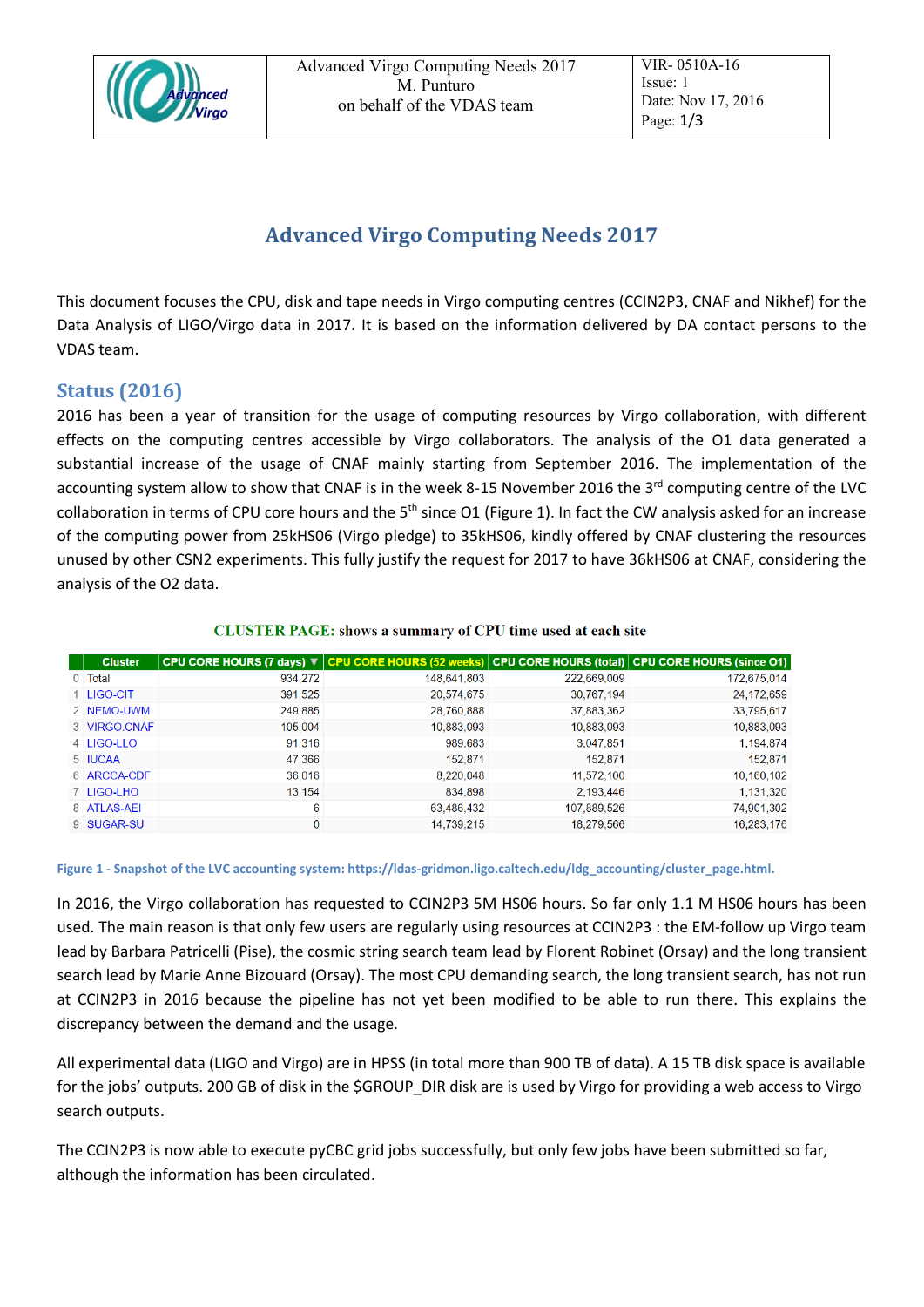| <b>CAdvanced</b> | Advanced Virgo Computing Needs 2017<br>M. Punturo<br>on behalf of the VDAS team |
|------------------|---------------------------------------------------------------------------------|
|------------------|---------------------------------------------------------------------------------|

A new entry in 2016 has been the use of the Nikhef computing center. In 2016 the Rome CW pipeline has been adapted to run via EGI at Nikhef and up to 1000-1500 jobs have been launched in parallel in some time periods [\(Figure 2\)](#page-1-0).



<span id="page-1-0"></span>**Figure 2 - Usage of the Nikhef computing centre in the last month. In pink the Virgo jobs.**

## **Needs 2017**

In 2017 the main user of the Virgo computing centre will be again the CW analysis but new entries are expected. cWB is attempting to move part of the analysis at CNAF, pyCBC is capable to access CCIN2P3 and CNAF via OSG (soon also cWB will be able to do it) and the long transient search will run at CCIN2P3. The resources declared by each pipeline are described in [Table 1.](#page-1-1)

| Pipeline             | <b>CPU</b>   | <b>Disk</b>    | CCIN2P3    |             | <b>CNAF</b> |             | <b>EGO</b> |                | Nikhef  |             |
|----------------------|--------------|----------------|------------|-------------|-------------|-------------|------------|----------------|---------|-------------|
|                      | <b>Needs</b> | (TB)           | <b>CPU</b> | <b>Disk</b> | Cores       | <b>Disk</b> | Cores      | <b>Disk</b>    | Cores   | <b>Disk</b> |
|                      | (power-      |                | hours      | (TB)        | (power)     | (TB)        |            |                | (Power) | (TB)        |
|                      | cores)       |                | (energy)   |             |             |             |            |                |         |             |
| CW All sky           | 3500         | 65             |            |             | 2500        | 50          |            |                | 1000    | 15          |
| cWB                  | 145          | 1              |            |             | 145         | 1           |            |                |         |             |
| Stampas              | 11           | 5              | 1000       | 5           |             |             |            |                |         |             |
| <b>Cosmic String</b> | 5            |                | 440        |             |             |             |            |                |         |             |
| EM-follow up         | 5            |                | 440        |             |             |             |            |                |         |             |
| Glitches /detchar    | 10           | $\overline{2}$ |            |             |             |             | 10         | $\overline{2}$ |         |             |
| Online data quality  | 16           |                |            |             |             |             | 16         |                |         |             |
| Omicron              | 16           |                |            |             |             |             | 16         |                |         |             |
| Monitorweb/ VIM      | 32           |                |            |             |             |             | 2x16       |                |         |             |
| Monitorweb/ VIM      | 16           |                |            |             |             |             | 16         |                |         |             |
| Silentec             | 32           |                |            |             |             |             | 2x16       |                |         |             |

<span id="page-1-1"></span>**Table 1 - Resources requested by each pipeline**

## **Data Transfer and Storage**

The amount of data generated by O2 is surely out of specification, considering that both LIGO and Virgo are writing more than described in the specs. Let make here a simple evaluation:

Virgo is writing currently 36MB/s in commissioning mode. Let expect that in science mode we will write 30MB/s. If O2 duration for Virgo is 4 months Virgo will write 312TB (bulk data) and an additional 10% of trend and reduced data, for a total of about 350TB. LIGO is writing 26MB/s for each interferometer instead of the 11MB/s of O1. The O1 data currently transferred from LIGO occupies 1.5TB, hence considering that the run will be two times longer and